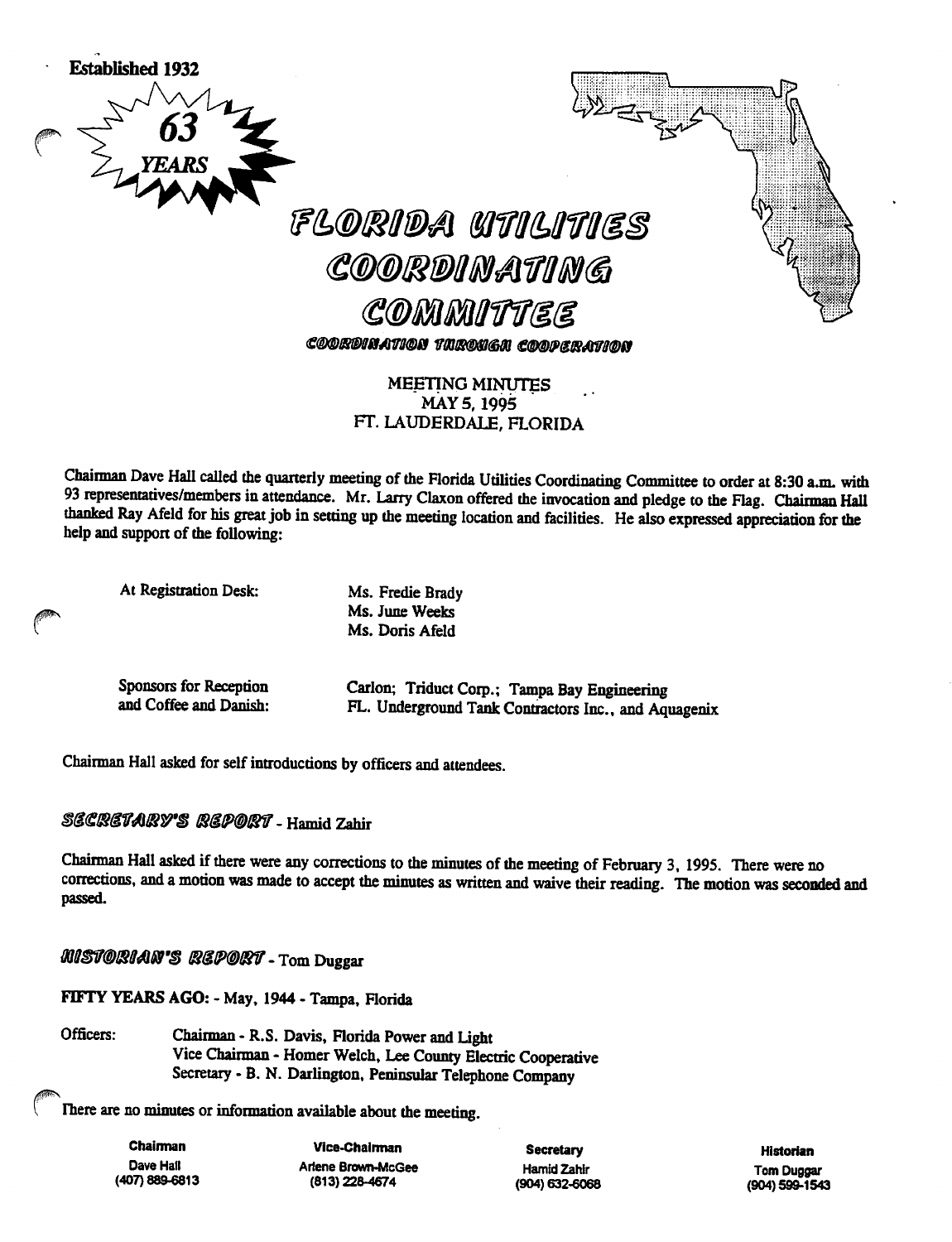#### **TWENTY FIVE YEARS AGO:** May 1, 1970, Sokol Beach Motel, Tampa<br>Attendance: Telephone 11, Power 14, Gas 3, DOT 6, Contractor 1, Oth Attendance: Telephone 11, Power 14, Gas 3, DOT 6, Contractor 1, Other 2, A total of 37.<br>Officers: Chairman - Verne Brown, General Telephone Company Chairman - Verne Brown, General Telephone Company Vice Chainnan - Marion Gilliam, Florida Power Corp. Secretary - Bob Com, Florida Gas Transmission Company

Old Business: Mr. Glen Cock reported that a meeting was held with the DOT in Tallahassee prior to our last meeting in Pensacola. At that time the DOT agreed to accept eleven of the fourteen proposals. A meeting was held on March 27, 1970. to discuss the remaining three items.

New Business: Mr. Brown read a letter from Mr. C. J. Kellermann with Sumter Electric Coop. The letter was in regards to occasions when the DOT has transferred title on State Road right -of-way to City, County and private parties in instances where such right-of-way has been abandoned and in some instances this has resulted in a hardship to utilities at this location.

A letter was read from Mr. Earnest Salley regarding roadway lighting and signal installations. The letter stated that the Department's plans from design to construction stage can no longer be reasonably handled without benefit of proper advance coordination with the involved utilities. It would be in the best interest of all parties if some type of joint use agreement could be established together with a uniform-method of early-contast-for-the purpose of coordination during the design stager-A subcommittee was appointed. The next meeting will be a joint meeting with the American Right Of Way Association in Orlando.

At this time the conference critique survey was passed out and John Jernigan explained the survey form and asked for the input of the group.

Jim Weeks passed out a package containing information on FDOT Metric Practice, Metric Training Resources, Typical Plans in Metric, Minutes of the Utility Issues Task Team, Minutes of the 1995 Maintenance of Traffic meeting that was held in Orlando, and the new utility permit form.

Jim weeks explained in detail the topics that the Utility Issues Task Team will look into and try to resolve. The next Utility Issues Task Team meeting will be a partnering workshop headed by Greg Xanders. Relocation schedules will be one of the topics for the next Utility Issues Task Team meeting. Pole prioritization program which is currently under study by the University of Florida, is another topic for the Utility Issues Task Team. The intent of this study is to relocate the most dangerous poles first; however these projects will be in addition to the R-R-R projects. As part of the study, a two page survey form will be sent out to some DUE's for completing and they will be getting with some of you to come up with a cost estimates for specified geometric locations, please cooperate with those DUE's to finalize this program.

Questions and comments from the floor:

- 1. We do not have the manpower or resources to do what is asked for in the surveys.
	- Response this information may be provided by the DUE's based on the past project cost data.
- 2. Did the researcher look into joint users? Is researcher looking at the cost only or also looking at the safety? Response - this is not a cost benefit analysis but is a value that is dependem on many variables.
- Jim Weeks mentioned that Steve Runyan, a member of the FDOT MOTC, made a presentation before the Utility Issues  $\bullet$ Task Team, in which he indicated that all utility MOT training manuals to be submitted to FDOT MTOC for approval. Jim Weeks indicated diat utility industry may or may not be permitted to attend the FDOT MOTC as voting members; in fact, the existing non-FDOT members of the committee may or may not be able to contimie as voting members.
- Jim Weeks explained the old sections and the numbering system for JPA's. Jim is working with the comptroller's office on the retainage of moneys on JPA's where utilities' cost is lower than the estimated cost of the project.

Questions and comments from the floor:

1. Will relocation schedules and permit forms be available on disks? Response - no, we try to have them transferred electronically.

2. On behalf of the group, Dennis LaBelle thanked Jim Weeks for all his efforts and positive out look on issues that have been a problem for a long time.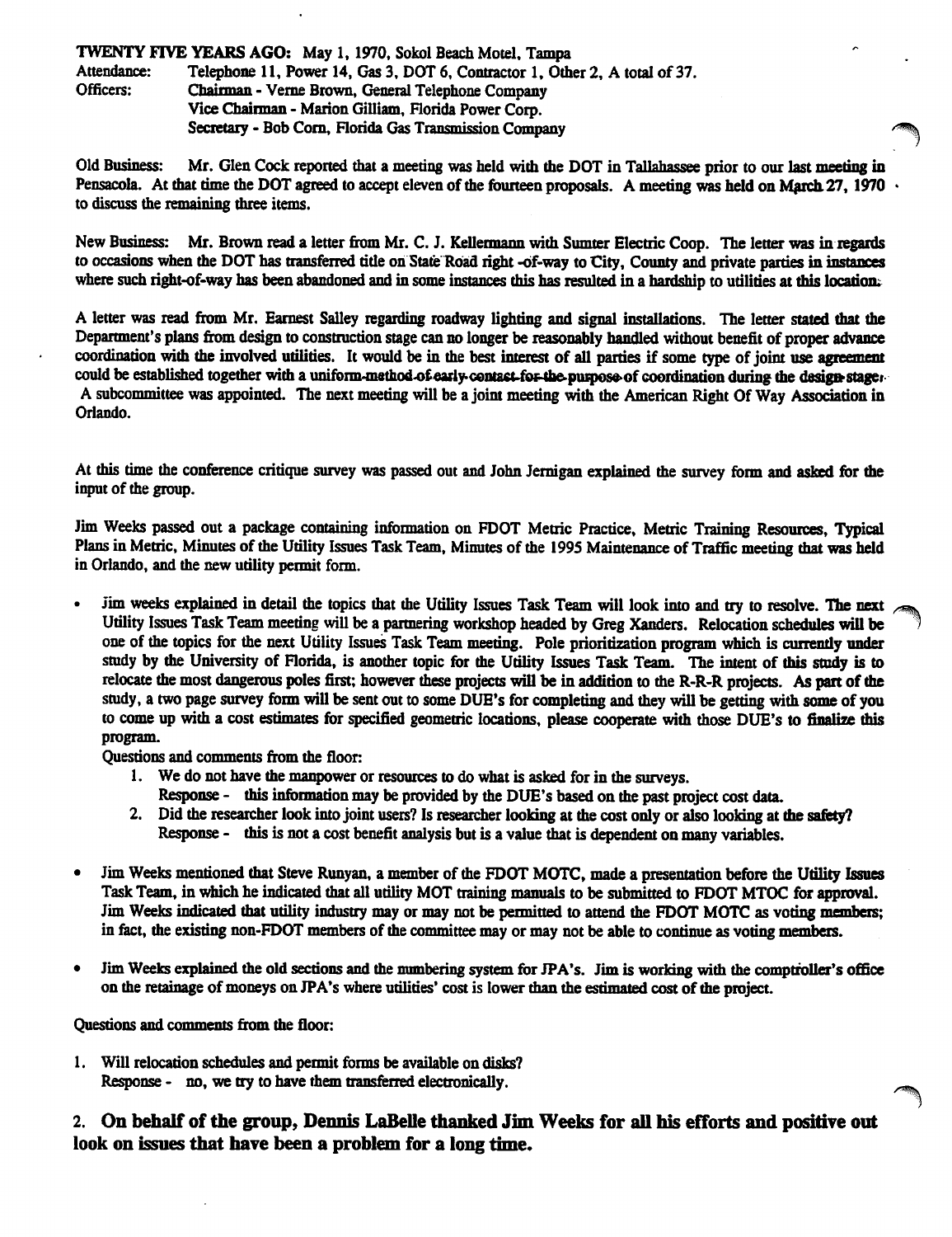#### FDOT DISTRICT REPORTS.

- DISTRICT I,
	- No written report was provided
	- DISTRICT II, Billy Payne

Minutes of the April 28, 95 meeting was provided. Please call Vince Camp the District II Utility Engineer for a copy.

- DISTRICT III.
	- No written report was provided
- DISTRICT IV,
- No written report was provided • DISTRICT VI,
	- No written report was provided
- DISTRICT VI,
	- No written report was provided
- DISTRICT VII, Steve Tidwell

The utility liaison committee conducted the semi annual conference on March 24, 95 at the Clearwater Holiday Inn Surfside. Approximately 120 were in attendance. Mr. Kenneth Hartman, District Director of Production, and John Temple, District Director of Operations who spoke on FDOT/Utility partnership, were the speakers at the meeting. Mike Irwin District Construction Engineer covered issues relative to roadway construction projects. The next meeting is scheduled for September in the Tampa Bay area.

At this time we had Andrew Chester and Robert Radler with AQUAGENIX talk to the group on the services they provide.

Chairman Hall Introduced the guest speaker, Kate Hale with Dade County office of Emergency Management.

### PROGRAM

Kate Hale thanked everyone who was involved in the efforts during and after Hurricane Andrew.

FEMA has new emergency management managers at the federal and state levels. There has been changes to take place as a result of the Hurricane Andrew. The federal and state emergency management teams coordinate the emergency plan by a number of ESF (Essential Support Functions). There are 12 levels of ESF's at the federal and 4 additional ESF's at the state level. FEMA is not a support agency but is an operation agency. There are many differences between Emergency and Crises. Emergency is anything that has a possibility for risk and Crises occurs with no prior warning such as polidcal, economic, or social events. In south Florida there are many natural disasters like cold weather, mass immigradon, airplane crashes, bomb treats, nuclear plant, and so on. The important factors in an emergency situadon are planning ahead and learning from others. In emergency cases more crises occur in an urban area than a rural area. This is due to population imensity.

Kate Hale thanked the group for the opportunity for the speech.

Chairman Hall presented a plaque to Kate Hale.

#### **MTILITY NOTIFICATION CENTER REPORT:** Bill Heath

| As of April 30, 1995 new tickets - | 217,907 | calls | 133,064 |
|------------------------------------|---------|-------|---------|
| 1994 tickets -                     | 153,126 | cails | 89,335  |
| increase                           | 64,781  |       | 43.729  |
| Z,                                 | 42.30%  |       | 48.95%  |
| members                            | 149     |       |         |
| contractors                        | 20,847  |       |         |

Average answer speed for 1994 was 74.29 seconds and for 1995 is 26.55 seconds.

Sunshine State One Call operations committee meeting dedicated to legislature issues will meet on September 14, 1995 in Tallahassee. The locadon has not been determined yet.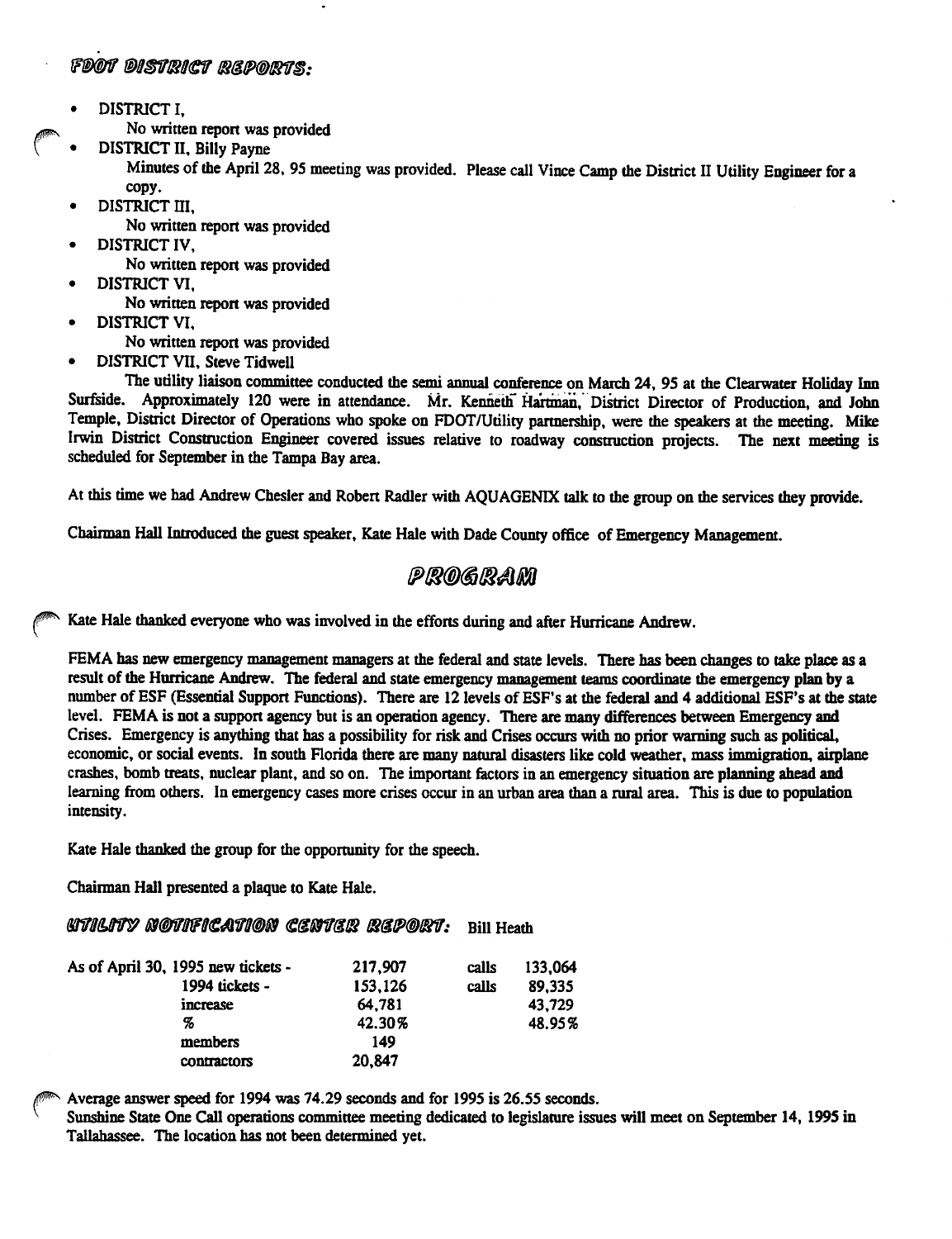#### • POWER, Terry Vogel The power group met with 42 persons in attendance. Items discussed were:

- 1. Joint pole use attachment heights
- 2. Placing utilities out of service
- 3. Legislative plan to do away with Rules and Regulations
- 4. New FDOT Utility permit from
- 5. Metrication and Conversion
- 6. INTERNET update
- 7. Utility Issues Task Team
- TELEPHONE/TELECOMMUNICATIONS, John Jernigan

The sub committee chairman opened the meeting with 30 in attendance.

- 1. Marilyn Pineau provided an update on the Joint sue Subcommittee...
- 2. Demiis Black presented an overview of his attendance in the Utility Issues Task Team and subjects like MOT, Permits, Joint Users, and JPA.

 $\blacksquare$ 

- 3. Steve Arline related to a problem in Palm Beach County with the Seacoast Inspection Authority and their refusal to sign off on certificate of occupancy because of a four  $(+)$  foot proximity of facilities to water/sewer lines.
- 4. Jay Gordon readdressed his situation with Storm Water Discharge into Navigable waterways. The EPA guidelines in St. Augustine call for the use of test kits if NPDES is required.
- 5. John Farkas overviewed his efforts on four amendments to bills addressing asbestos/transite.
- 6. Kent Looney discussed problems he had encountered with his first JPA project in the Ocala area. The interest group suggested that he discuss JPA's and inspections with FDOT District VII personnel for assistance.
- UNDERGROUND, Mike Farmer

The group met with 16 present.

- 1. Overview of FDOT Utility Issues Task Team. Discussed the formation of this committee to improve communications between FDOT and Utilities. Reviewed specific items discussed at ibis meeting in Tallahassee such as MOT, Permit form, relocation schedules, JPA's, UAM, utility user's handbook, partnering, and pole relocation study.
- 2. Call Sunshine, Advised the group that the entire state is now broken down to 1/4 sections. Providing them with your landbase in 1/4 sections will reduce number of locate requests.
- 3. Discussion on inconsistency between FDOT districts on restoration requirements for asphalt patches. Picture and/or video before construction begins.

### SUBCOMMITIEE REPORTS:

MAM/STANDARDS REVIEW, Dennis LaBelle

Handouts and information on the upcoming National Joint Use Conference and National Highway/Utility Conference in Phoenix, Arizona. The National Joint Use Conference will be held on 10/2 and 10/3,1995. The National Highway/Utility Conference will be held on 10/4, 10/5, and 10/6, 1995. If you need more information, please call Dennis LaBelle @ (305) 347-7206 or Hamid Zahir @ (904) 632-6068.

JOINT USE. Bill Hetherington

Met on April 6th and yesterday to resolve and finalize designs for Joint Trench services investigations. Next  $\mu$  we different Fort Myer on Solve and find the in Fort Myer on June 1st, 1995.

- ONE CALL ORGANIZATION. Dan Buol The next meeting will be may 25, 1995 in Orlando at the Sheraton World on International Drive. Call the call center for more information.
- FDOT PAY ITEMS. Carlos Solis No written report was provided.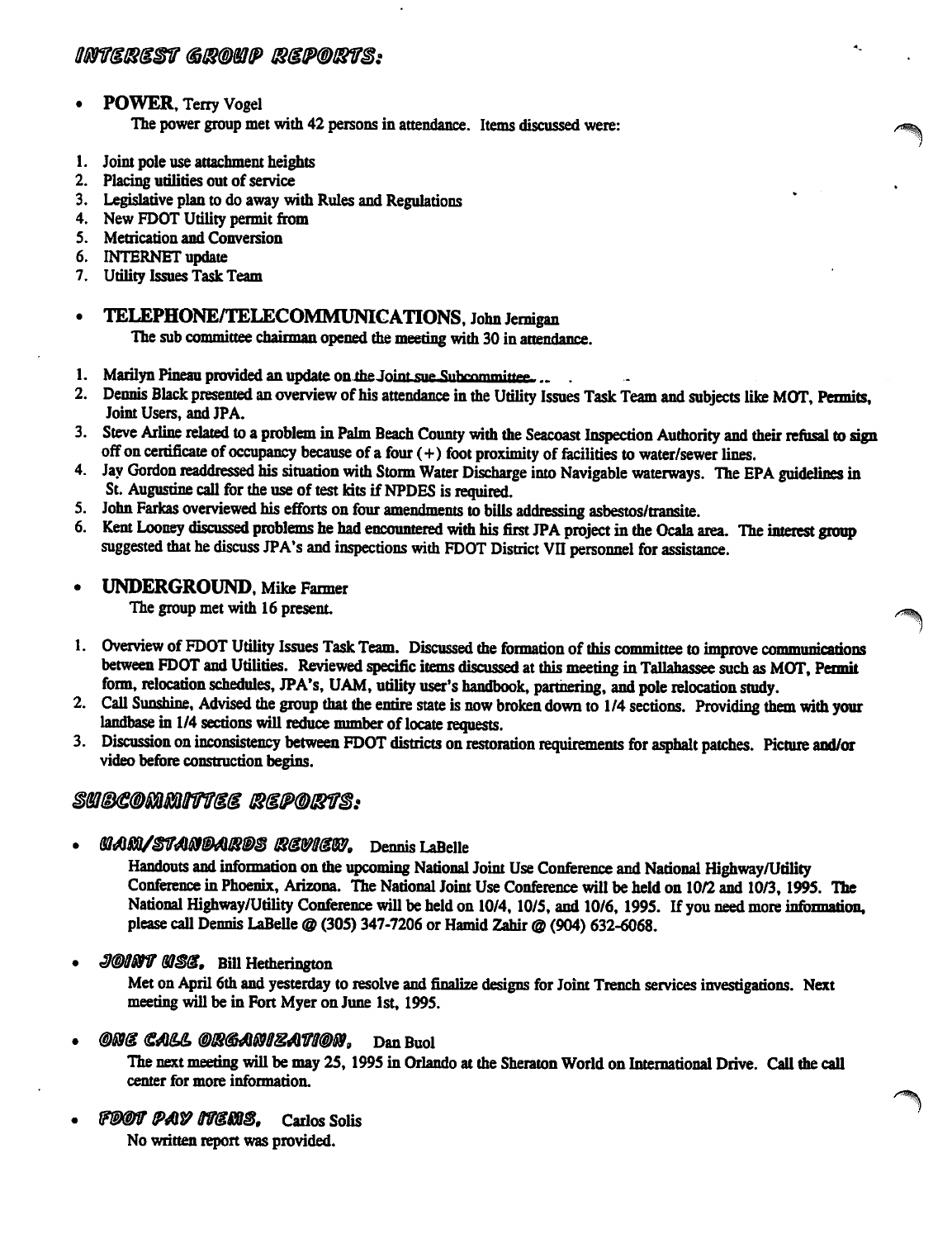- FDOT MIGMWAY LIGHTING. No written report was provided. Scott Huff
- **UTILITY NETWORKING.** Tom Kennedy
	- PURPOSE: \* Use electronic communications to improve the exchange of information
		- More timely
		- Little or no incremental cost
		- Provides documentation
		- USES: PROCESS: CURRENT TASK: SURVEY RESULTS: \* Newsletter \* Communication of fast-breaking issues \* Enhance committee work • Does not require travel for meetings - Does not require scheduling that is needed for conference calls - No phone-tag involved \* Develop core group on E-Mail network who can disseminate information locally \* Please send INTERNET address, be exact and be case sensitive \*35% have addresses but did not provide it \*45% provided INTERNET addresses ~
	- mot plates. Mamid zamir No written report was provided.
	- CONFERENCE PLANNING, Ray Afeld

Next meeting will be in Jacksonville area. Details will be provided later.

### STRATEGIC PLANNING, Nick Zembillas

16 members in attendance at the meeting

- 1. Proceed with filing for association. Nancy/Tom to coordinate with Arlene for filing fees.
- 2. Setting/Picking banking institution. Make sure it is a bank with coverage in Florida. Who will have signature authority? Treasurer? Chairman?
- 3. Solicit for Prof. Conference planning firm Dennis/Tom. Write up a scope of services, may need more than one firm. Establish a three person selection committee.
- 4. Solicit sponsors such as utility engineering firms, utility contractors, utility supplier/manufacturer, specialty firms, ...
- 5. Create an audit team
- 6. Develop strategic plan for the committee, Tom Kennedy will develop this.
- STEERING. Arlene Brown McGee

Pinellas County is working with FDOT to waive the requirement of Utility permit in situations where facilities are 5' or from edge of pavement.

Terry Vogel nominated John Jemigan for upcoming FUCC secretary position.

### The meeting locations for the year 1995/1996 will he as follows:

| <b>Jacksonville</b> |
|---------------------|
| <b>Orlando</b>      |
| <b>Stuart</b>       |
| <b>Key West</b>     |
| Tampa Bay Area      |
|                     |

Chairman Hall adjourned the meeting at 11:45 a.m.

, Very truly yours. A. Hamid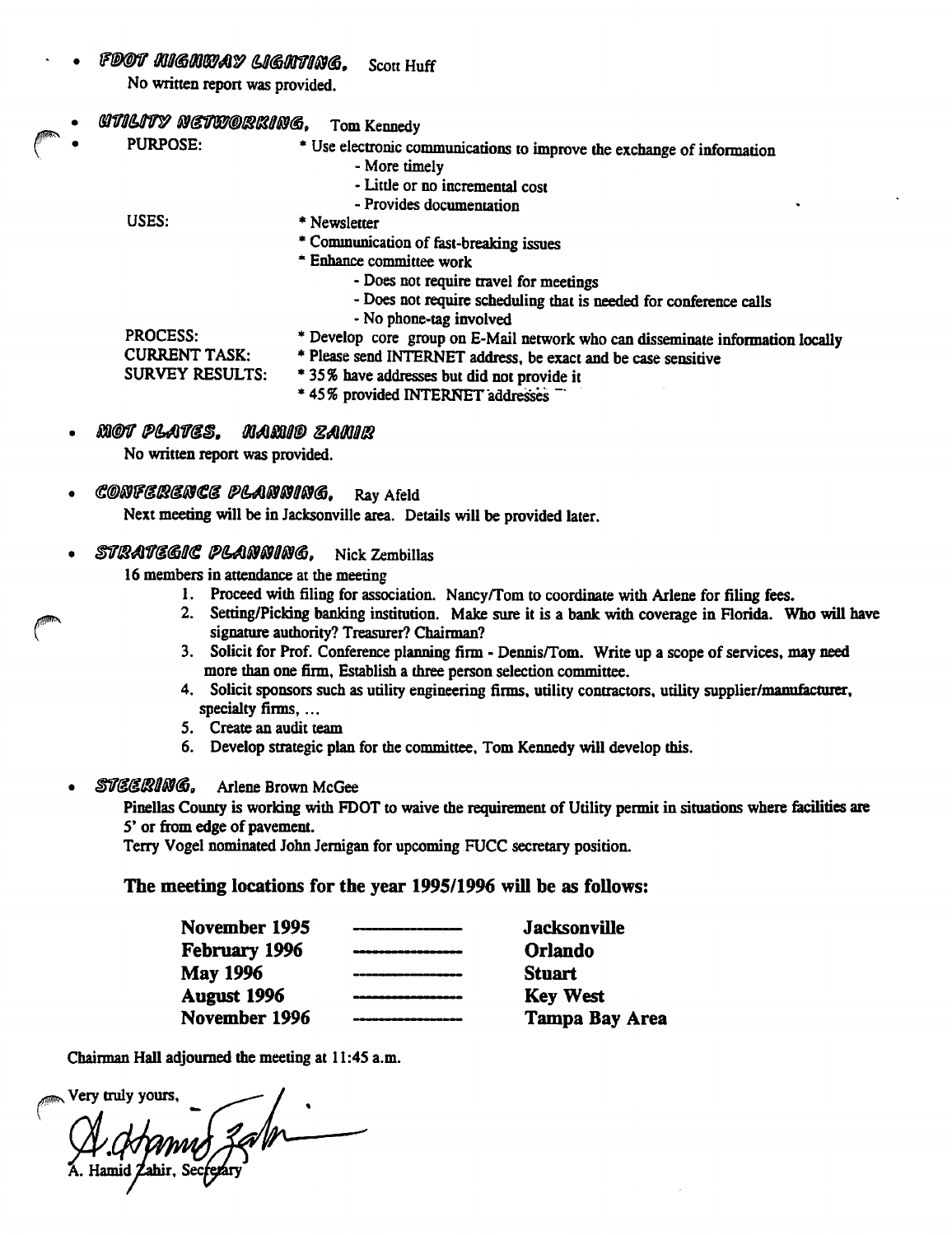<sup>。</sup>》

|        | DATE:<br><b>MAY 5, 1995</b> |                                                         | <b>LOCATION:</b>    | FT. LAUDERDALE, FLORIDA                                                               |
|--------|-----------------------------|---------------------------------------------------------|---------------------|---------------------------------------------------------------------------------------|
| ADD TO | <b>NAME</b>                 | <b>COMPANY</b>                                          | <b>PHONE</b> $#$    | <b>ADDRESS</b>                                                                        |
| LIST : | MAILING SALES AND STREET    |                                                         |                     |                                                                                       |
|        | FERNANDO PLATIN JT          | Southern States                                         |                     | 1000 Color Place                                                                      |
|        |                             | しびんげぼく                                                  | (407)800058         | APOPKA, FL 3250703                                                                    |
|        | lerry Milts                 | FLA FOWER                                               |                     | $2166$ $Path$ , the<br><u>t&gt;</u>                                                   |
|        |                             | Corp                                                    | 1(813)562-5663      | $L_{w}$ $\sim$ $54625$                                                                |
|        | SAARON WALDEN               | TELESAT CAPLESION (402) 422-3961                        |                     | 4305 Vineland Rd. ORLANDO, Fl.                                                        |
|        | Alan Reese                  |                                                         |                     | MS-52 32399-0450<br>F.D.OT Maintenance (204) 488-4562 605 Suvannee St. Tallahessee Re |
|        | MICHAG BRADY                |                                                         |                     | 7750 WILES ROAD                                                                       |
|        |                             |                                                         |                     | WILLEY CreuGANT (305391-0335 CORAL SPRINGS, FL. 33067<br>4755 N.W 103AV Bay 16        |
|        | O. K OWENS                  | $N.C.$ $U.$ $U.$ $U.$ $V.$ $Seeolce$ $(So5) 742 - 5511$ |                     | 54NRlfs, E, 335J,                                                                     |
|        | <u> Jacqueline</u> Beebe    | City of St. Petersburg (813) 892-5605                   |                     | 16,35 Third, Avenue N.<br>St. Petersburg. FL 33713                                    |
|        |                             |                                                         |                     | $RO.$ $B$ oy $3455$                                                                   |
|        | LAREY HAMMOND               | Lee Co. Elect. Coop (813) 656 2196                      |                     | N. FORT MYBRS FL 33918                                                                |
|        | ROBERt SRMSley Jr           | <u> FDOT DISTULIJAIES (1813) 975-6040</u>               |                     | (120) North meknig Drive Tay                                                          |
|        | JOE LIBERTUCCI              | VOLT                                                    | (407, 6406291)      | 1655 Prin BEACH CARES BY                                                              |
|        | Mike Smith                  | GapaFlectic                                             | $(8/3,228-4704)$    | W. PALM BEACH FL 33401<br>$T$ ampa, $F/3360/$                                         |
|        | BRIAN MCNIFE                | SPRINT/UNITED                                           | $(407, 847 - 1724)$ | $1107$ E. DONEGAN AJE<br>KISSIMINUS FLA 34743                                         |
|        |                             |                                                         |                     | P.O.Box 610                                                                           |
|        | KENT LOONEY                 | S/LTF                                                   | $(904) 368 - 8771$  | <u>OCALA FLA 34478</u>                                                                |
|        | Terry Vogel                 | FPC                                                     | $(813) 379 - 7281$  | $P. 0. 83 \times 111.9$<br>$S$ arasota $FL$ $34230$ - $1119$                          |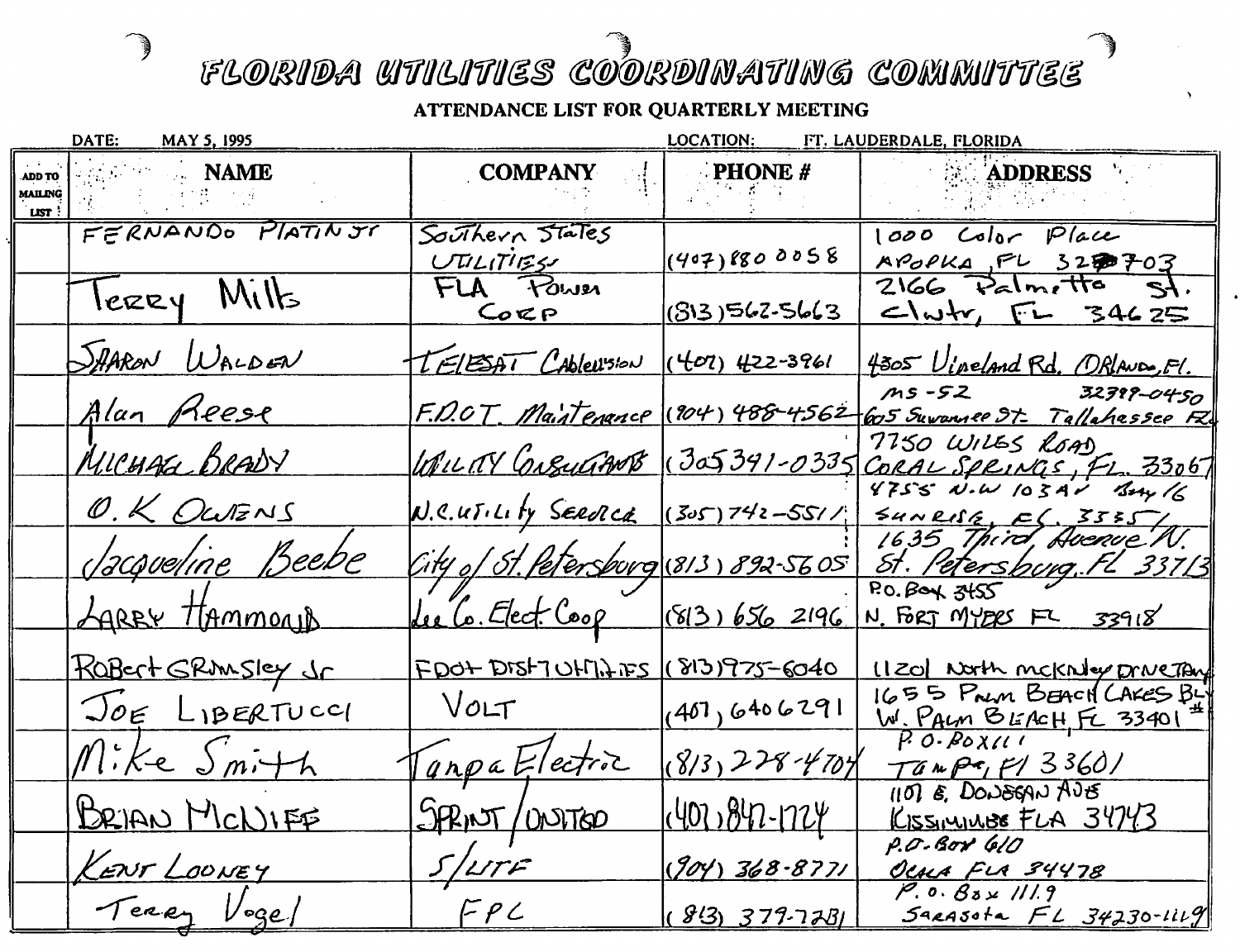ATTENDANCE LIST FOR QUARTERLY MEETING

-9

|                          | <u>MAY 5, 1995</u><br>DATE: |                    | <b>LOCATION:</b>                                                           | FT. LAUDERDALE, FLORIDA                                                    |
|--------------------------|-----------------------------|--------------------|----------------------------------------------------------------------------|----------------------------------------------------------------------------|
| ADD TO<br><b>MAILING</b> | <b>NAME</b>                 | <b>COMPANY</b>     | <b>PHONE #</b><br>$\mathcal{L}=\{1,\ldots,n\}$ , $\mathcal{L}=\mathcal{L}$ | <b>The Computer ADDRESS</b> 新羅德德羅<br><b>1. 上耳鸣的 植物磷酸酶磷酸酶</b>               |
| <b>LIST</b>              | DAN BUOL                    | AT9T/SUNSHINE      | (813) 967 2739                                                             | AUBURNDALE, FL 33823<br>876CLARE MYRTLE RD                                 |
|                          | BOB JANOWSKI                | PINELLAS CTY.      | $(813)$ 464-3713                                                           | $5/2$ So. FT. HARRISON<br>CLLITRE FL J4616                                 |
|                          | JOHN JERNIGAN               | <b>GTEFLORIDA</b>  | $(813)664 - 6161$                                                          | 8800 ADAMO DR<br>TAMPA, FL 33619-3599<br>BOX 165000, MC 5374, ALTAMONTS    |
|                          | DAVE HALL                   | SPRINT/UNIFED-FLA. | (407)889.6813                                                              | $5.005$ , FL. 32716-5000                                                   |
|                          | TOM KENNEDY                 | FLORIDA PWR        | (81), 562-5628                                                             | P.O. BOX 1699<br>CLEAR WATER, FL. 34617-1499                               |
|                          | <b>REX PORTER</b>           | TRI-DUCT CORP.     | $(404)518 - 1973$                                                          | P.O. BOK 2000<br>Roswell, $6A - 30075$<br>$201G$ , Plnt $51$ , Surte $200$ |
|                          | JOHNN MURPHY                | GAI Consultants SE | (407)425.8598                                                              | Orlando Fr. 32801                                                          |
|                          | ROBERT AASHEIM              | ORLANDO UTILITIES  | $ $ 907) 384 4029 $ $                                                      | $PO$ Box $3193$<br>ORLANDO FL 32802                                        |
|                          | Buddy DEES                  | TBE                | $(904)$ 755-2626                                                           | 1255 E. BAYA AVE<br>CAKE City FL 32025                                     |
|                          | HOWAS DUGGAR                | SPRINT CENTER      | (904) 599-1543                                                             | $P.a.BoKZUy $ m $CZSO$<br>TALLA, FL 32316                                  |
|                          | Hill Jones                  | FLa. Pene          | $(94)997 - 0516$                                                           | $8 - 0.67250$<br>Munticells FL 32345                                       |
|                          | Jerrold R. Whitt            | F.O.O.T. 0-1       | $(813)535 - 816$                                                           | P.O. Box 1249 Bortow F1 33831<br>W382                                      |
|                          | Joon Consuccon              | Bousovry           | $(2059977 - 263)$                                                          | 35243<br>3535 Colonis age Bitary AL                                        |
|                          | Kichard Foster.             | Southern States    | $(407)$ 884-8777                                                           | 1000 Color Place ApopkaPUA<br>2296 <u>3</u>                                |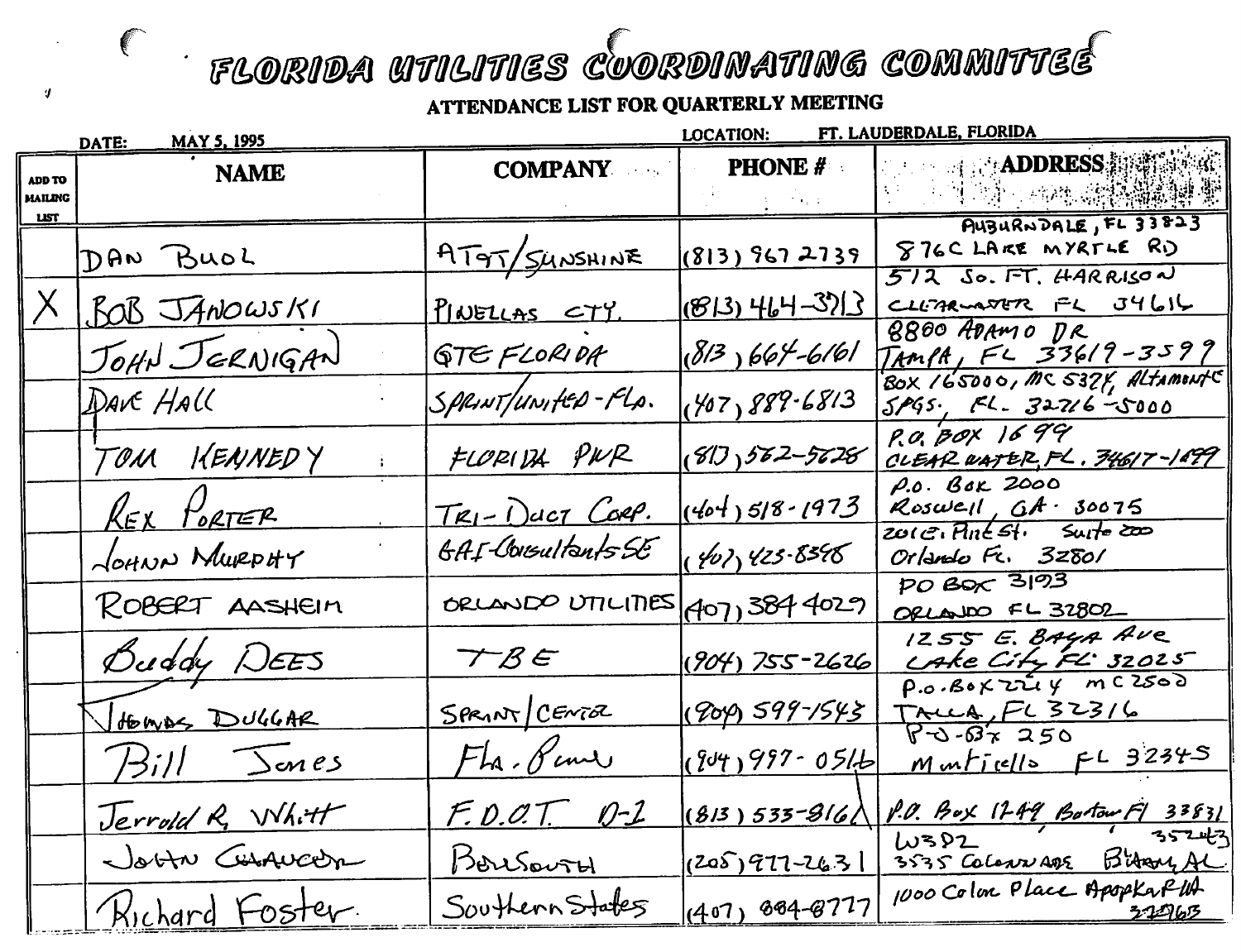d,

|                        | DATE:<br><b>MAY 5, 1995</b>       |                                        | <b>LOCATION:</b>    | FT. LAUDERDALE, FLORIDA                                                       |
|------------------------|-----------------------------------|----------------------------------------|---------------------|-------------------------------------------------------------------------------|
| <b>MAILING</b><br>LIST | <b>NAME</b><br>$\alpha$<br>ADD TO | <b>COMPANY</b>                         | 的复数人类 网络红           | <b>TO PHONE # The Property ADDRESS ASSESS</b>                                 |
|                        | $Sc$ ott Boggs                    |                                        |                     | $C114$ StPotersburg (813) 893-7851 PO Box 2842 St Pate 33702                  |
|                        | $\mathcal{B}/\sqrt{J}$ , Pagu     | $F. D.$ $O.$ $T.$                      |                     |                                                                               |
|                        | MARK SCARBORWOLT                  | GRU GLELTAL                            |                     | 904)758-3735 Lafoe Cel Fla. DO.T.<br>XISH ROBX 197117(A128 32614-7117)        |
|                        | DENIS LATSELLE                    | FPL                                    | 305,347-7256        |                                                                               |
|                        | Steve Idwell                      | FDOT                                   | $813975-6154$       | 1/201 Mkinley Dr<br>$\frac{7p_9}{8167}$ $\frac{33612}{191}$ $\frac{550}{191}$ |
|                        | John Harter                       | TBE                                    | $(8/3)531-3505$     | Clearwater, FL 34824                                                          |
|                        | $C$ /dr/ $T$ Urbervi//e           | FDOZ                                   | 305,777-4377        | $Ff$ (surferded $\sim$ 3330)                                                  |
|                        | KussEL CHAmbERLIN                 | FPL                                    | $(813, 379 - 7275)$ | P.O. Boc 1119<br>SARAS                                                        |
|                        | <u>Anne Endsley</u>               | FDOT                                   |                     | 3400 W. Commercal py<br>(305 777-4128 Ft Lauderdale, 33309                    |
|                        | <u>NINA SUPPICICH</u>             | GENESIS GROUP(813) 620-4500            |                     | $3910$ U.S. HWY 301 N<br>TAMPA FL 33619                                       |
|                        | $Carlo5$ Solis                    | Finalls County Hilities (813) 464.3588 |                     | 145 FORT HARRISON AVE<br>$\frac{c$ leanoster, FL. 34616                       |
|                        | DENNIS BLACK                      | $T_{MNPGGN}(Gh/e_{1} (813)5788600)$    |                     | $56$ Peter, Ph $33710$                                                        |
|                        | EDUARDO GARCIA                    | $FPL$ (407) 694-4760                   |                     | P.O.BOX 14,000<br>JUNO BEACH FL 33406                                         |
|                        | John Bergacker                    | Miami Springs 305B87-4114              |                     | 201 Westward Dr.<br>$M$ jam $S$ $P$ $F$ $R$ $R$ $T$ $S$ $L$ $G$ $G$           |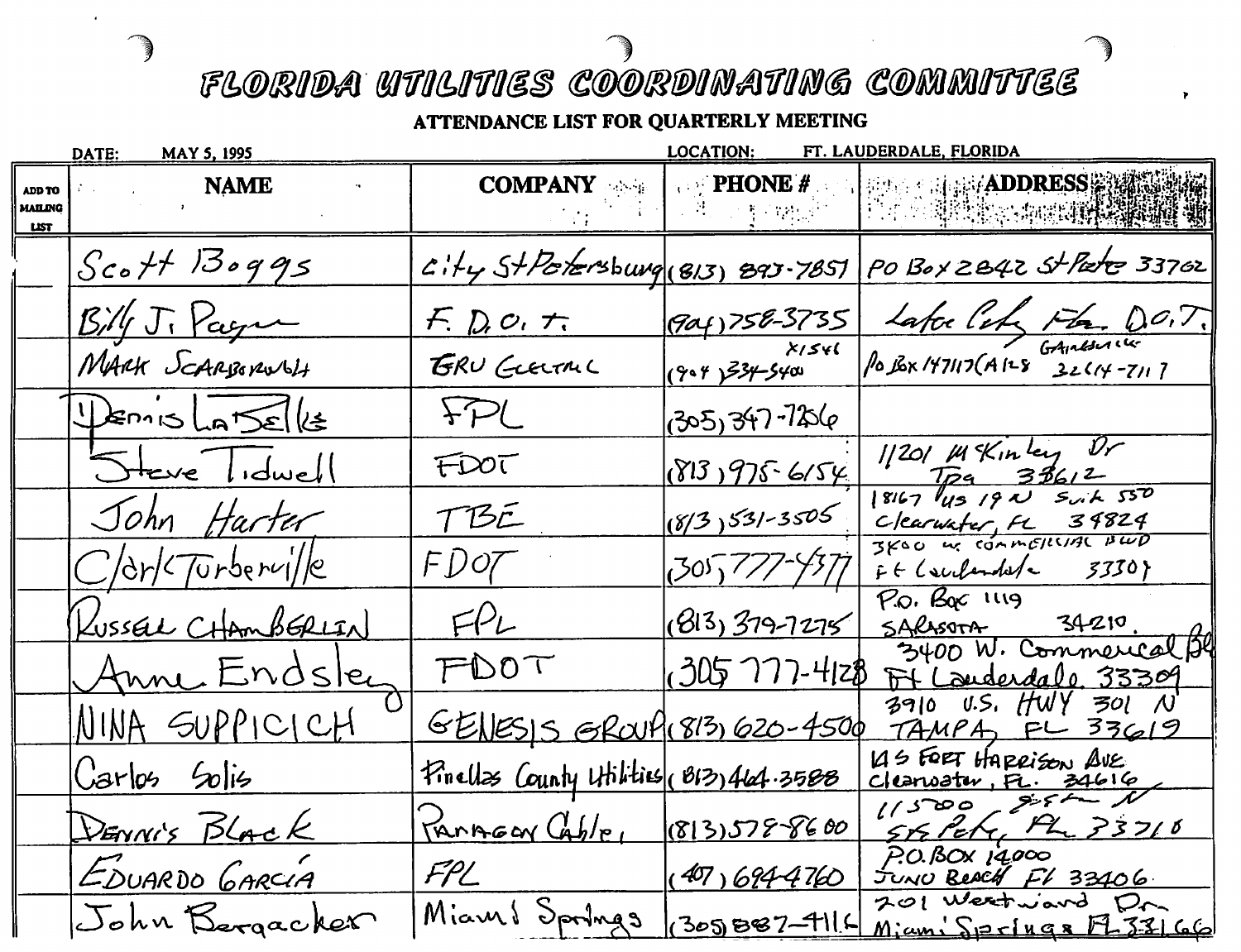$\overline{\phantom{a}}$ 

Ñ.

 $\big($ 

|                                                | DATE:<br><b>MAY 5, 1995</b> |                                                           | <b>LOCATION:</b>  | FT. LAUDERDALE, FLORIDA                                               |
|------------------------------------------------|-----------------------------|-----------------------------------------------------------|-------------------|-----------------------------------------------------------------------|
| <b>ADD TO</b><br><b>MAILING</b><br><b>LIST</b> | <b>NAME</b>                 | <b>COMPANY</b>                                            | <b>PHONE#</b>     | <b>Expediances Section</b>                                            |
|                                                | Leslie Klinger              | Sprint/United<br><u>' 'Telephone-FC</u><br>GULF Pouvee Co | $(407)$ 989 1399  | $P.0.$ Boto $165000$<br>abanent spring FL 32716-5000<br>P.O. BOX (IS) |
|                                                | STAN NURNBERGER             |                                                           | 19011446096       | PENSACOLA, FL 32520                                                   |
|                                                | $W_{1LL1E}$ $JACK502$       | SPRIST/UNITO TEL CO (813) 336-2034                        |                   | $PU$ $B0X$ 370 $(M/C/5^{-14})$<br>FORT MYERS, PL 33902                |
|                                                | <u>David Bixler</u>         | MCT                                                       | (813)9656406      | 210 Recker Hwy<br>AuburNolalc FL 33823                                |
|                                                | <u>ART WHITE</u>            | SOUTHERN BELL                                             | ( 407) 468 5524   | 3300 OKEECHOBEE RD<br>$FT$ PIERCE FL $34947$                          |
|                                                | Daryel Cannon               | SPRINT UTF                                                | $(304)$ 368.8770  | 302 SE BroADWAY<br>OCALA FL 34471<br>GF34 Quall Cove Cf               |
|                                                | Joe ZAMBORSKY               | $L_{\rm{r}}$<br>Osmose Wood Preserving                    | $(407)292 -0574$  | Windernere, F1 34786                                                  |
|                                                | Ed. SHUMBERA                | $C_1$ of St. Claud Utilities (407) 957-7280               |                   | $2901$ $1777$ $57$ .<br>$ST$ $C$ $C$ $D$ , $C$ $34769$                |
|                                                | Sunny De Coster, Sr         | $F.D.o.T.$ District $S$<br>Utilities                      | $(904)638 - 0250$ | $P.0.30\times 607$<br>$C_i$ ipley Fl. 32428                           |
|                                                | Beth Coe                    | FDOT                                                      | $(345)$ 777-4373  | $3400 \omega$ . Commenciul Blue<br>Ft. Lauderdale, Fl. 3330)          |
|                                                | Bive Steprenson             | FPL                                                       | $(904)$ 257-7205  | 12851<br>Day for BS: FC 32120<br>Noist#W3D2<br>3535 Edcanoar Pruiz    |
|                                                | STOVEN CHONCELLOR           | BELL SOUTH                                                | $(205)$ 977-1862  | B'HOM DC 35243                                                        |
|                                                | Ruth Yanks                  | $F\Delta \sigma T$                                        | $(305)$ 777-427   | $3600$ W. Commercial $B/\nu$<br>Ft. Lauderdale 33309                  |
|                                                | Jee ARLINE                  | CITY OF BARTION                                           | (83)5340139       | P.O. BOK 1069 BARTOW 33830                                            |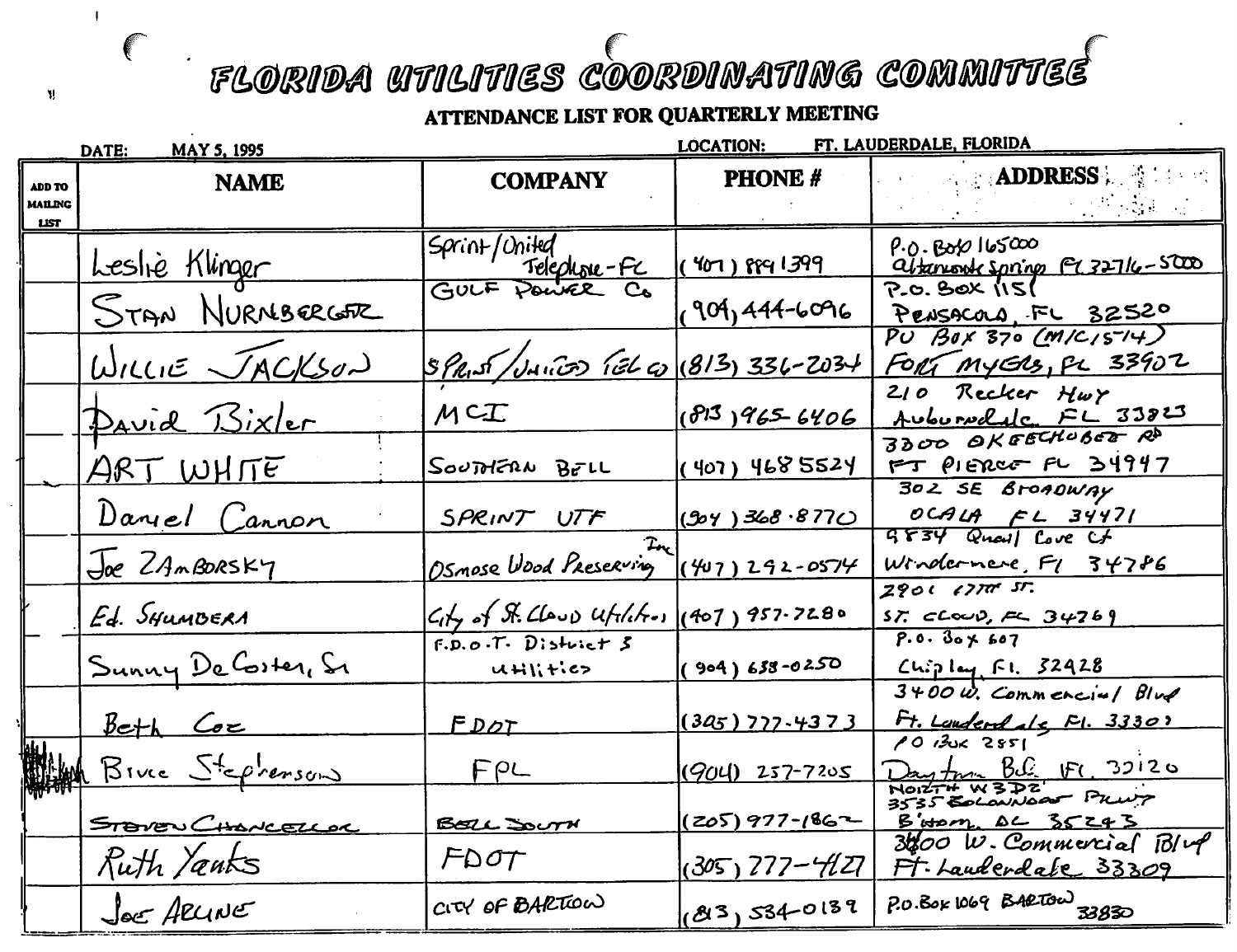ృ

|                                         | DATE:<br><b>MAY 5, 1995</b> |                                               | <b>LOCATION:</b>              | FT. LAUDERDALE, FLORIDA                                                              |
|-----------------------------------------|-----------------------------|-----------------------------------------------|-------------------------------|--------------------------------------------------------------------------------------|
| ADD TO<br><b>MAILING</b><br><b>LIST</b> | <b>NAME</b>                 | <b>COMPANY</b> $\leq$ $\leq$ <b>FHONE</b> #   | 经报告者 医心动脉                     | <b><i>MADDRESS</i></b><br><b>的 时候的 建喷射機</b>                                          |
|                                         | BARRY S. BEATTY             | PARAGONE CASLE                                | EA 325<br>$(813)$ efq- $4100$ | Grandon FL 33570<br>525 Maul Reguns Buch                                             |
|                                         | Ransor Millor               | TPI<                                          | $(909)$ \$ 242.858            | 1203 GOU. SQ. B CUD<br>$SUTE$ <sup>400</sup><br>TallaHassE (2.3230)                  |
|                                         | PIETMAR UNGER               | TPK                                           | (467, 855-7328                | $P. O. B O_X 58.593527$<br><u>ORLANDO</u> , FL 32859                                 |
|                                         | HATRICK TWITCHEZL           | $S_{PALWT}/OTF$                               | $(813)637 - 5144$             | 5195 KINSS CAGLAUTEY<br>PORT CHARLOTTE FL.                                           |
|                                         | CHARLES EASTERUNS           | OUC                                           | (4•7) 384-4⁄ుა.               | POBOX 3193<br>ORLAND of FL 32802                                                     |
|                                         | $-$ Mike Surron             | TELECOMMUNICATION Y<br>INDUSTIAL<br>INDUSTIAL | <u>(BI3) 960 4958</u>         | 410 W. ChapMAN Rd<br>$L$ 472 $H/33549$                                               |
|                                         | LARRY CLAXON                | TAMPA<br>BAY ENGINEZING                       | $80) 531 - 3505$              | 18167 4.5.19 NORTH, SÚITE 550<br>CLEARWATER FL 34624                                 |
|                                         | <u>ART COILMORE</u>         | Fransa Power<br>$C_0 - P_0 - P_0$             | (BIJ) BAJ A255                | 250125757578.<br>5 PETE L 3371>                                                      |
|                                         | JIM WRIGHT                  | <u>Tampa Boy Encyneering (305) 928.2820</u>   |                               | 1451 W. Cypiess Creek Kol. Se 300<br>FL Laudentale, fl. 33317<br>1400 CHANNELSIDE PR |
|                                         | RUB HUDACK                  | PEOPLES GAS                                   | $843,272 - 1553$              | TAMPA, FL 3340J                                                                      |
|                                         | HRLENE BROWN MCGEE          | TAMPA ELECTRIC                                | (813)2284674                  | P.O. BOY LU<br>TAMPA FL 33601                                                        |
|                                         | N.E. (Reybura)              | Pin Coleani Arag (813) 464-3670 Clark 7134616 |                               | 440 Court St                                                                         |
|                                         | RON ROARK                   | PPL                                           |                               | OSO SE BRANDON CIRCLE<br>(407) 337-7025 PORT ST. LOCIE, FL. 34952                    |
|                                         | Alaw KoThmANU               | F.D.O.T.                                      |                               | 3400 W. Commercial Blod-<br>(105) 777-4874 FT LAUD, Pla 3302                         |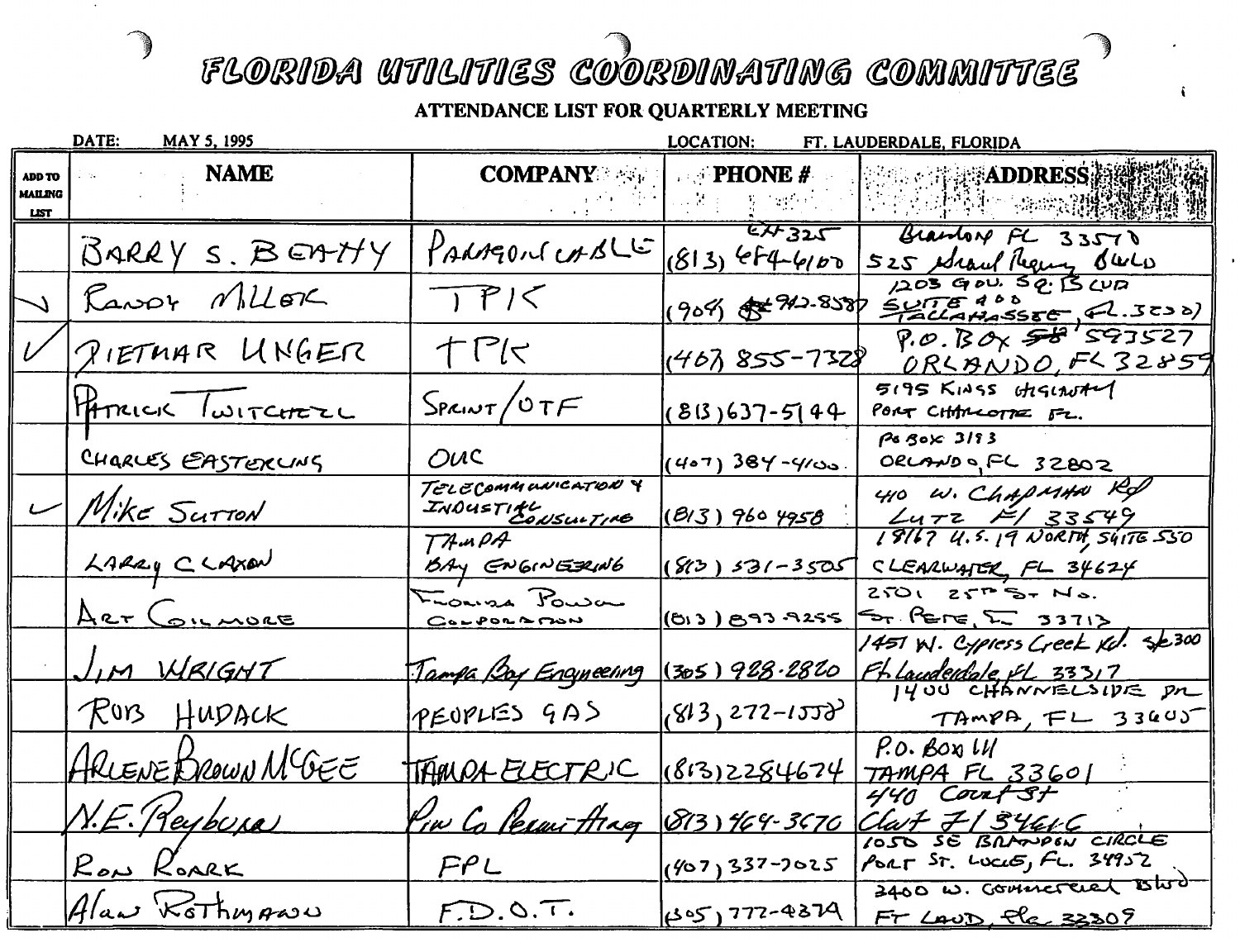$\mathcal{L}_{\mathcal{A}}$ 

|                                         | DATE:<br><u>MAY 5, 1995</u> | FT. LAUDERDALE, FLORIDA<br><b>LOCATION:</b>               |                                |                                                                                   |
|-----------------------------------------|-----------------------------|-----------------------------------------------------------|--------------------------------|-----------------------------------------------------------------------------------|
| <b>ADD TO</b><br>MAILING<br><b>LIST</b> | <b>NAME</b>                 | <b>COMPANY</b>                                            | <b>PHONE</b> $#$<br>一个人 网络神经反应 | <b>DELLETTE SEADDRESS 溶漆</b>                                                      |
|                                         | MARIYN PINEAY               | UTILITY CONSULTANTS, JAC (904) 748-4436                   |                                | $4270$ C.R. 136<br>W:LDWoonFL.34785                                               |
|                                         | HAMID ZAHIR                 | JFA                                                       |                                |                                                                                   |
|                                         | <u>Sue Bartlett</u>         | <u>Pinellas County Highway</u> (813) 464-8900             |                                | $22211$ U.S. 19 N<br>1109 LAKE HARRIS DR                                          |
|                                         | Tom HADCEY                  | NOCUTS                                                    | (904)3438770                   | TAVARES FL. 32778                                                                 |
|                                         | $B11$ Heath                 | Sunshine State                                            | $(305)$ 721-1600               | $F - 33321$<br>1867 US 19 NORTH SUGIESSO                                          |
|                                         | RAY AFELD                   | TAMPA BAY EAGR<br>VOLT INFORMATION SCHENCE (813 )531-3505 |                                | $C+WR$ $F1$ $32624$                                                               |
|                                         | DAVID NICELY                | 1201 TWFO SCILLINGER 407,640-6291                         |                                | 1655 Palm BCH LAKES BLUD35<br>Suitz SIO WEST Kelly Bat, Fe<br>$3201 - 347\#57.50$ |
|                                         | RON WORLEY                  | FL. PUIN. CONP.                                           |                                | $(813)866 - 5342$ STPETFRSBURGFL. 33711                                           |
|                                         | Buddy HowyER                | FIA. POWER CORP                                           | $(8386 - 754)$                 | $3201$ , $347$ $51.50$ .<br>St. Retersburg Fl. 33733                              |
|                                         | JAMES M. HAYNIE             | TNPK DISTRICT                                             | $(904)488 - 467$               | 1211 Governors Sq. Blud. Suit<br>Tallahaum F1. 3230/<br>6500 N.D. 15th, AR.       |
| Apontin                                 | Scott Wenstein              | Flands Undersomo/(300) 973-9999                           |                                | F1.29ud. F1.33309                                                                 |
|                                         | Rayford Peters              |                                                           |                                | $P. 0.8$ or (11<br>Tampe Electric (813) 228-4662 Tampe F1. 3360/                  |
|                                         | Mike tarmer                 | Peoples Gao                                               | $(83)22-042$                   | TANA, FL 33601                                                                    |
|                                         | $H.$ FORO $SM1$ TH.         | PL                                                        | (407, 750.5034)                | 430 BUSINSO PLM<br>Russon Pun But, Part                                           |